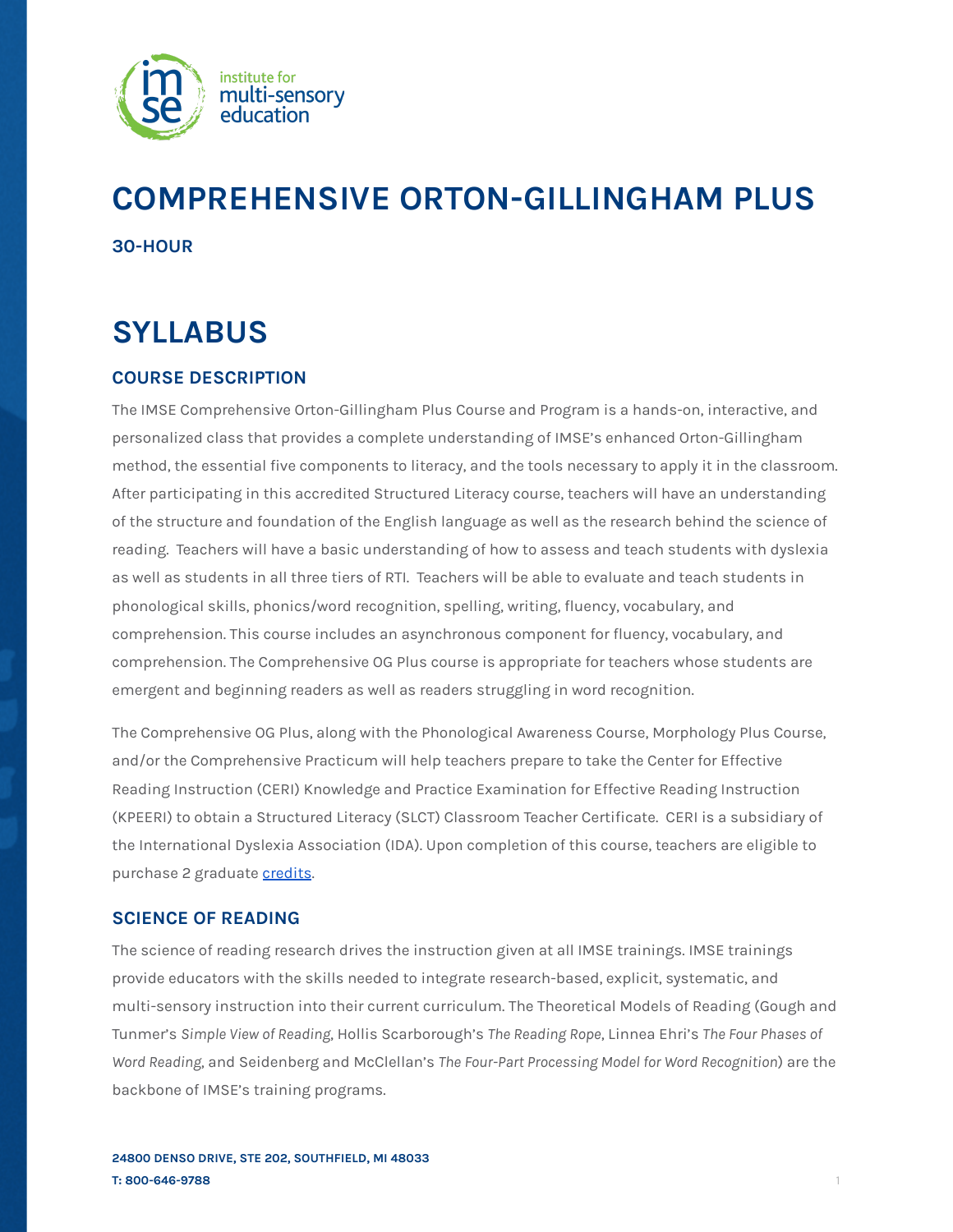### **COURSE IS FOR:**

General and special education teachers K-2 in addition to grades 3rd and beyond whose students require instruction in word recognition skills (e.g., phonology, decoding, spelling). This course can also be taken by any educator who wants to learn more about instruction in phonology and orthography.

# **MATERIALS / RESOURCES**

- *Training and Assessment Manua*l by the Institute for Multi-Sensory Education
- *● IMSE's Comprehensive OG Plus Teacher's Guides (K-2)*
- *● IMSE's Comprehensive OG Plus Spelling Teacher's Guide (3rd Grade Plus)*
- *Interventions for All: Phonological Awareness* by Yvette Zgonc
- *Syllable Division Word Book* by the Institute for Multi-Sensory Education
- Phoneme/Grapheme Card Pack by the Institute for Multi-Sensory Education
- Syllable Division Posters by the Institute for Multi-Sensory Education
- Comprehensive OG Plus Practice Packet
- Sets 1-3 Decodable Readers (PDF)
- Asynchronous Fluency, Vocabulary, Comprehension webinar with digital practice packet
- IMSE Blending Board
- Procedural Routine Flip Chart
- IMSE's Interactive OG 2.0
- Access to IMSE's Resource Portal

#### **PARTICIPANT LEARNING OUTCOMES**

**Upon completion of this course, the participant should be able to:**

- 1. Gain knowledge of the foundation and structure of the English language.
- 2. Gain basic knowledge about students with reading disabilities, including dyslexia.
- 3. Understand how EL students can best learn English.
- 4. Identify the various types of assessments, be able to administer the PAST and IMSE assessments, and understand the components of writing an assessment report.
- 5. Implement structured literacy strategies for phonological awareness, phonics, word recognition, writing, spelling, fluency, vocabulary, and comprehension.
- 6. Apply self-editing techniques for written expression.
- 7. Adapt and differentiate instruction based on assessment and student need.
- 8. Demonstrate knowledge of syllabication patterns and types for encoding/decoding.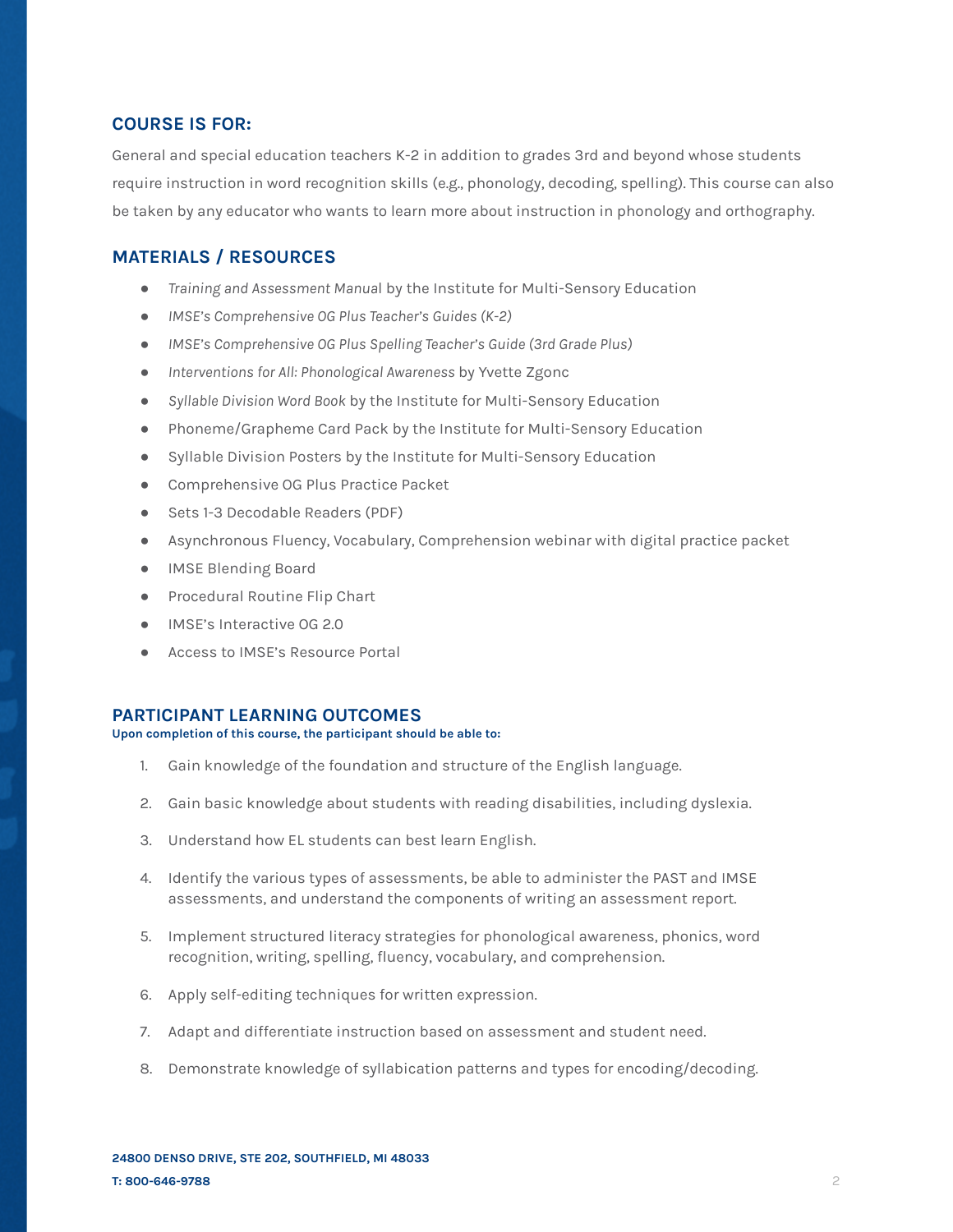- 9. Integrate strategies to teach irregular and/or high-frequency words.
- 10. Create structured weekly lesson plans.

# **COURSE SCHEDULE**

IMSE courses are available in both a live, face-to-face format and virtual format. The traditional schedule consists of five consecutive days from 8:00-3:30. However, alternate schedules are available in the live, virtual format. These schedules include

- Morning or Afternoon Sessions (3-hours daily for two weeks)
- Evening Sessions (3-hours daily for two weeks)
- Weekend Sessions (8-hour sessions over two weekends [Saturday and Sunday])
- Semester-Style Sessions (2-hour sessions, once a week for 15 weeks)

All alternate formats include the same content as the traditional 5-day training, spread out over various days.

# **COURSE CALENDAR**

(KPS stands for IDA Knowledge and Practice Standards)

| <b>COURSE</b>                                                                                                                                                           | <b>DAY</b>     | <b>TOPIC</b>                                                                                                                                                                                                                                                                                                                                                            | <b>KPS-ALIGNED</b><br><b>ACCOUNTABLE READING</b>                                                                                                                                                                                                                                                                                                                                      |
|-------------------------------------------------------------------------------------------------------------------------------------------------------------------------|----------------|-------------------------------------------------------------------------------------------------------------------------------------------------------------------------------------------------------------------------------------------------------------------------------------------------------------------------------------------------------------------------|---------------------------------------------------------------------------------------------------------------------------------------------------------------------------------------------------------------------------------------------------------------------------------------------------------------------------------------------------------------------------------------|
| Comprehensive<br>(30-Hour Course;<br>eligible for 2<br>graduate<br>credits.)<br>Participants who<br>finish the course<br>are eligible to<br>apply for the<br>practicum. |                | Ethical Standards, History of OG,<br>Science of Reading Research,<br>Structured Literacy, Structure of<br>the English language, MTSS,<br>Dyslexia, Students with<br>Disabilities, English Learners,<br>Differentiation, Assistive<br>Technology, Guidelines for Lessons,<br>Phonological Awareness, Letter<br>Formation, Teaching a New<br>Concept, and Irregular Words | Kohler, J. (2022). IMSE's<br>Comprehensive Training Manual.<br>Southfield, MI: IMSE.<br>Zgonc, Yvette (2010).<br>Interventions for All:<br>Phonological Awareness.<br>Peterborough, NH: Crystal<br>Springs Books.<br>Kohler, J. (2022). IMSE's<br>Comprehensive Assessment<br>Manual. Southfield, MI: IMSE.<br>Jeup, J. (2022). Syllable Division<br>Word Book. Southfield, MI: IMSE. |
|                                                                                                                                                                         | $\overline{c}$ | Continue Red Word practice,<br>Teaching a New Concept with Word<br>and Sentence Dictation, Spelling<br>Rules, Three-Part Drill, Lesson<br>Planning, and Implementation                                                                                                                                                                                                  |                                                                                                                                                                                                                                                                                                                                                                                       |
|                                                                                                                                                                         | 3              | Assessment, Syllabication, Syllable<br>Types, and Patterns, Spelling Rules<br>Continued                                                                                                                                                                                                                                                                                 | Kohler, J. (2022). IMSE's<br>Comprehensive OG Plus Teacher's<br>Guides (K-2). Southfield, MI:<br>IMSE.                                                                                                                                                                                                                                                                                |
|                                                                                                                                                                         | $\overline{4}$ | Spelling Rules and Syllabication<br>Continued, Lesson Planning and<br>Implementation                                                                                                                                                                                                                                                                                    |                                                                                                                                                                                                                                                                                                                                                                                       |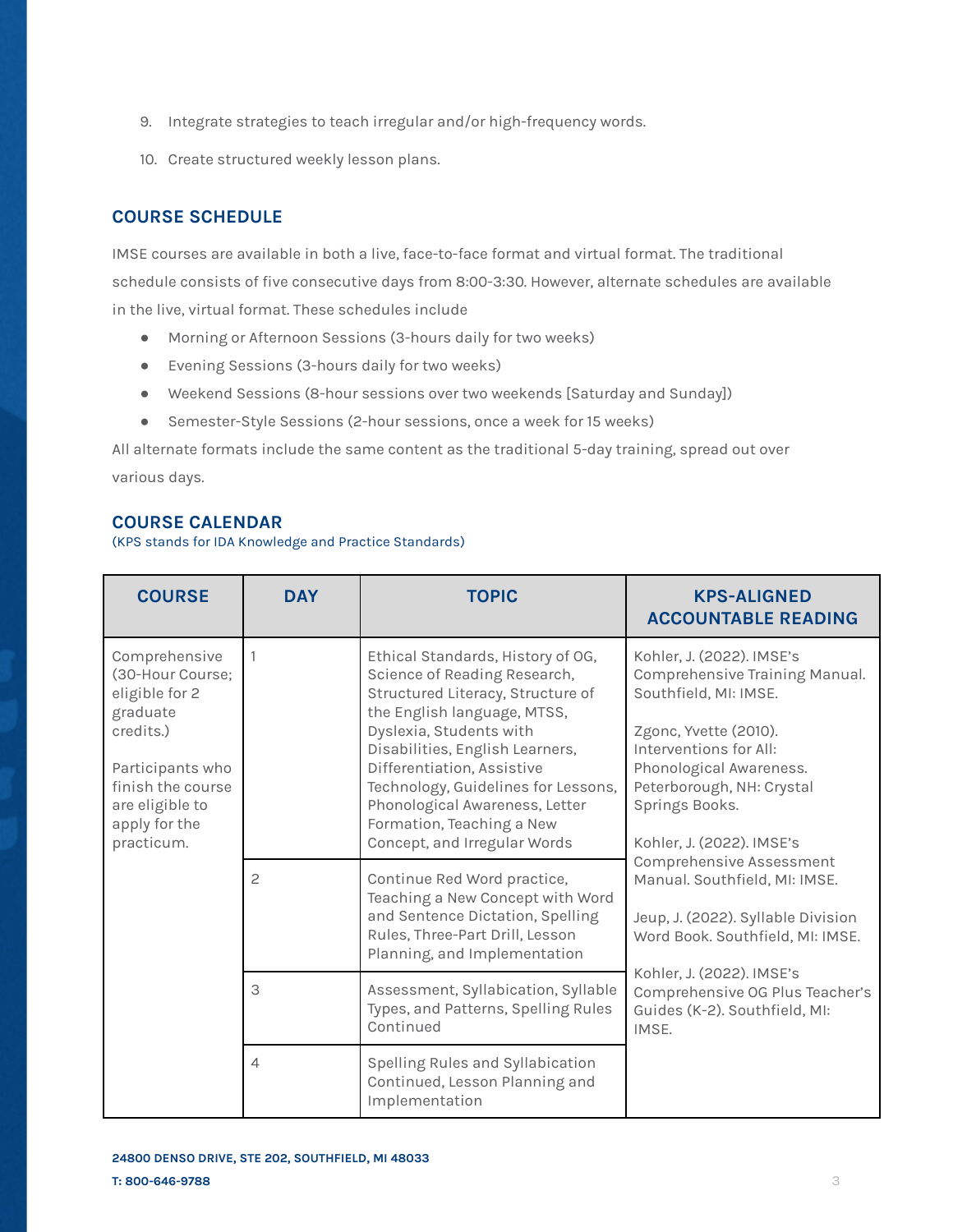|                                                              | 5           | Spelling Rules and Syllabication<br>Continued, Lesson Planning and<br>Implementation | Jeup, J. (2022). Spelling Teacher's<br>Guide (3rd Grade Plus).<br>Southfield, MI: IMSE. |
|--------------------------------------------------------------|-------------|--------------------------------------------------------------------------------------|-----------------------------------------------------------------------------------------|
| Asynchronous<br>Fluency,<br>Vocabulary, and<br>Comprehension | Independent | Fluency, Vocabulary,<br>Comprehension                                                |                                                                                         |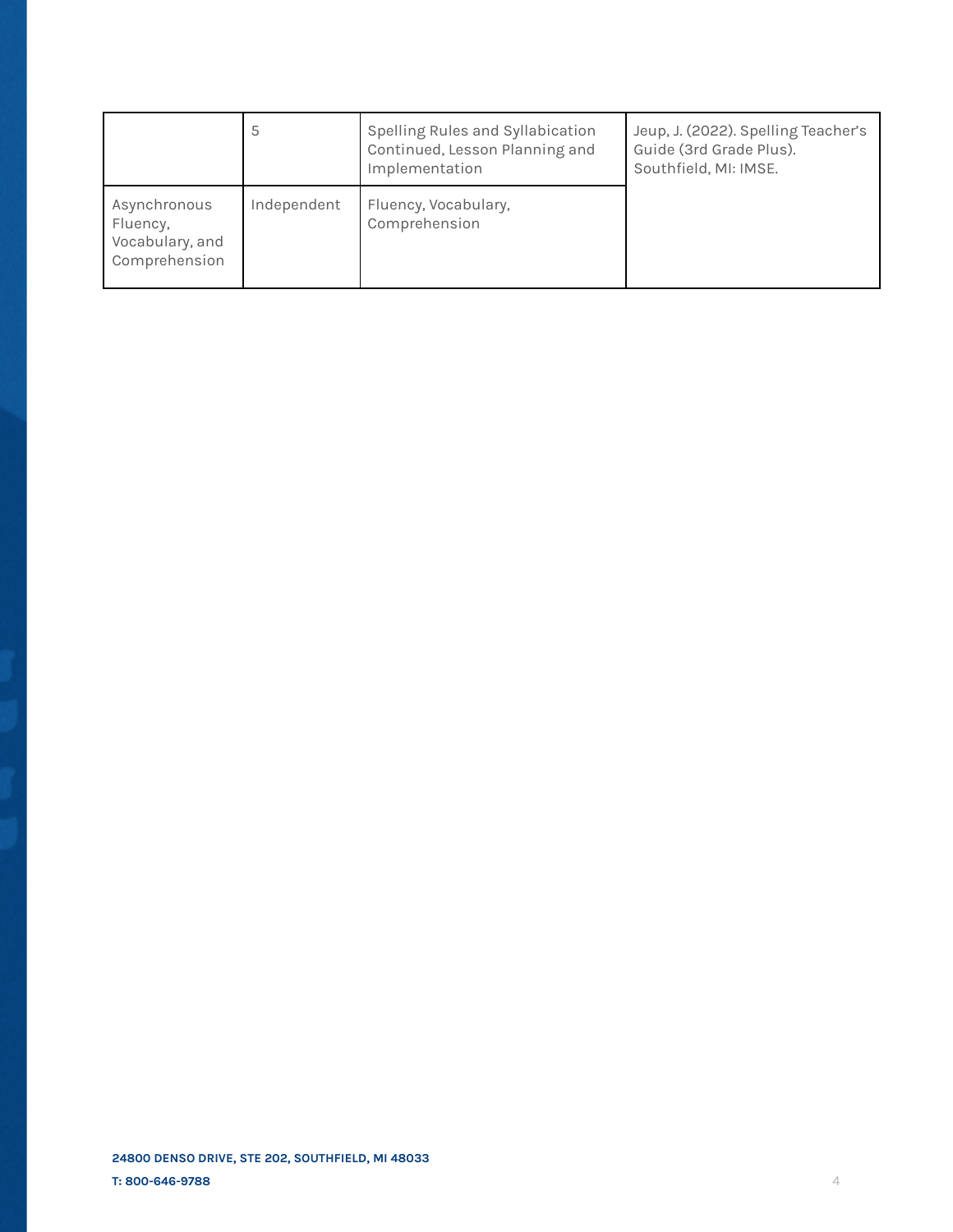# **COURSE REQUIRED ASSIGNMENTS**

To receive a passing grade, the participant must complete the following course requirements in addition to 30 hours of attendance and class participation. The Asynchronous Fluency, Vocabulary, and Comprehension is worth an additional 3 hours.

| <b>DAY</b>   | <b>ASSIGNMENTS</b>                                                                                                                                                                                                                                                                                               | <b>KPS ALIGNMENT</b>                                                 | % FINAL<br><b>GRADE</b> |
|--------------|------------------------------------------------------------------------------------------------------------------------------------------------------------------------------------------------------------------------------------------------------------------------------------------------------------------|----------------------------------------------------------------------|-------------------------|
| 1            | Read IMSE's Comprehensive OG Plus<br>$\bullet$<br>Training Manual pgs. 1-70; 82-87; 93-103<br>Read Phonological Awareness book pgs. 1-48<br>$\bullet$<br>and skim activities pgs. 49-172;<br>Complete Day 1 Learning Outcome*<br>$\bullet$                                                                       | $1.1 - 1.9$<br>$2.1 - 2.5$<br>4A.1-4A.3<br>4B.1-4B.7<br>$5.1 - 5.10$ | 20%                     |
| $\mathbf{2}$ | Read IMSE's Comprehensive OG Plus<br>$\bullet$<br>Training Manual pgs. 71-81; 87-92;<br>Read IMSE's K Teacher's Guide;<br>$\bullet$<br>Complete Day 2 Learning Outcome*<br>$\bullet$                                                                                                                             | 4A.1-4A.3<br>4C.1-4C.8                                               | 20%                     |
| 3            | Read IMSE's Comprehensive OG Plus<br>$\bullet$<br>Training Manual pgs. 104-110;<br>Read IMSE Assessment Manual;<br>$\bullet$<br>IMSE's Syllable Division Word Book pgs. 1-9;<br>$\bullet$<br>Read IMSE 1st Grade Teacher's Guide pgs.<br>$\bullet$<br>$1 - 36;$<br>Complete Day 3 Learning Outcome*<br>$\bullet$ | $3.1 - 3.8$<br>$4G.1 - 4G.5$                                         | 20%                     |
| 4            | Read IMSE 1st Grade Teacher's Guide pgs.<br>$\bullet$<br>$37 - 249$ ;<br>IMSE Syllable Division Word Book pgs. 10-78;<br>$\bullet$<br>Complete Day 4 Learning Outcome*<br>$\bullet$                                                                                                                              | $4A-G$                                                               | 20%                     |
| 5            | Read IMSE Comprehensive OG Plus pgs.<br>$\bullet$<br>144-175<br>Read IMSE 2nd Grade Teacher's Guide (all);<br>IMSE Syllable Division Word Book pgs.<br>$\bullet$<br>79-147;<br>Complete Day 5 Learning Outcome*<br>$\bullet$                                                                                     | $4A-G$                                                               | 15%                     |
|              | Read IMSE Comprehensive OG Plus pgs.<br>$\bullet$<br>$111 - 143$<br>Complete Practice Packet and asynchronous<br>activities                                                                                                                                                                                      | 4D, 4E, 4F                                                           | 5%                      |

## **\*Description of Daily Learning Outcomes:**

# **Day 1: Participants will:**

- Explain the Simple View of Reading.
- List signs of dyslexia based on a student's age.
- Give examples of voiced sounds.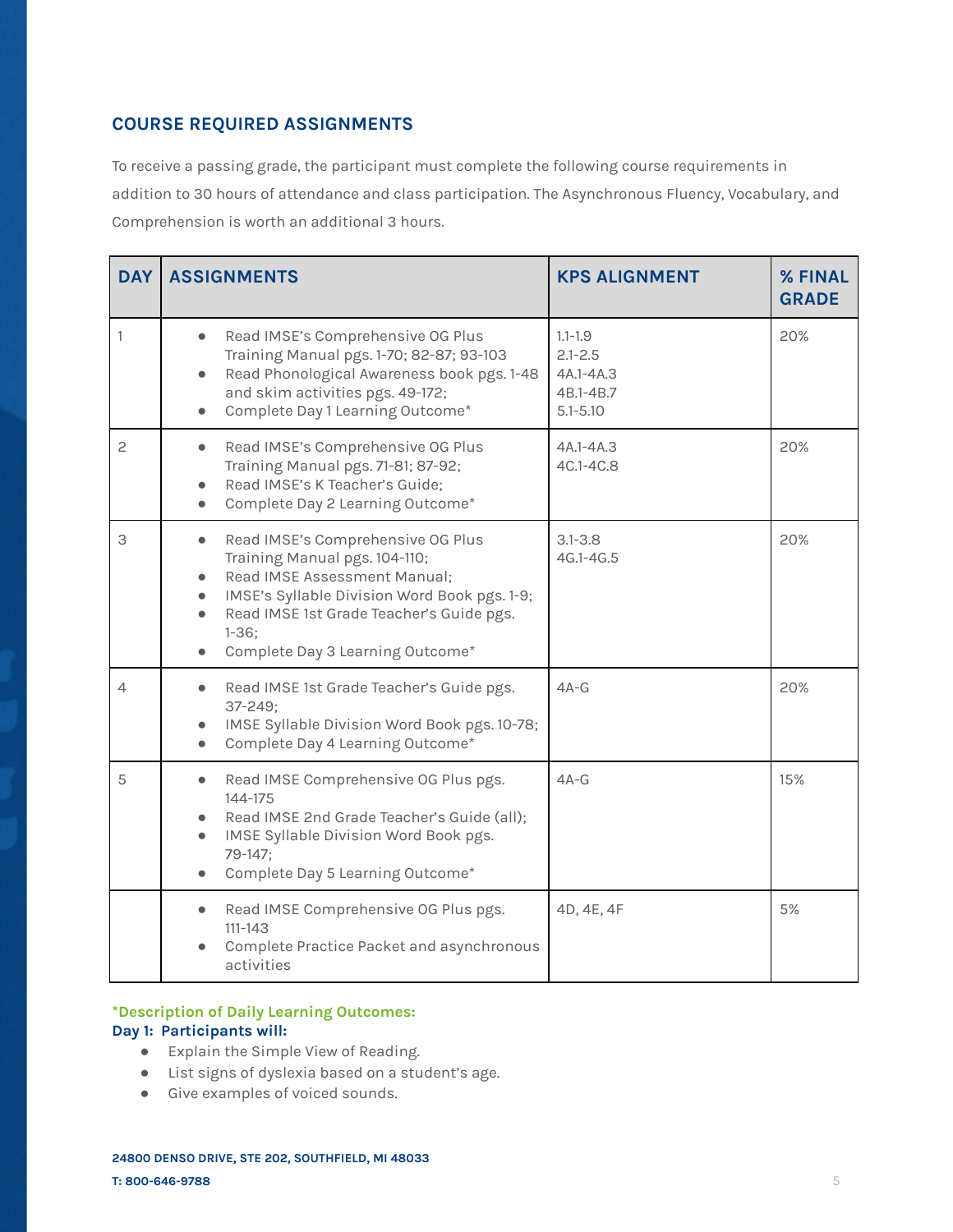- Give examples of unvoiced sounds.
- Identify the number of sounds in a given word.
- Be prepared to discuss the assigned reading
- Practice letter formation.
- Practice planning and teaching an irregular word.

#### **Day 2: Participants will:**

- Provide sound lines and visual cues for 4 CVC words.
- Create word lines and visual cues for sentence dictation.
- Name the purpose, materials, teacher's role, and student's role for all of the components of the Three-Part Drill as well as the Vowel Intensive.
- Differentiate the Three-Part Drill as well as dictation of words and sentences to meet the needs of all learners.
- Plan and teach a lesson including the Three-Part Drill, Teaching a New Concept, and Red Words.

#### **Day 3: Participants will:**

- Design three creative ways to teach or review Red Words.
- Identify how the assessment results will help determine an appropriate starting point.
- Decode 2 multisyllabic VC/CV and V/CV words using Closed and Open Syllable types.
- State and explain the doubling rule for s, l, f, and z.
- Practice the decoding strategy.

#### **Day 4: Participants will:**

- Explain the Magic E syllable type.
- List the four syllable division patterns from most common to least common.
- Provide the abbreviation or label for three syllable types listed.
- Encode and decode a list of 6 words.
- Plan and teach a beginning l-blends lesson including Three-Part Drill, Teaching a New Concept, Red Words, and Syllable Division.

#### **Day 5: Participants will:**

- Define digraph, blend, diphthong, and Red Word
- Identify the number of "sounds" (phonemic awareness) per syllable and also how many "fingertaps" (phonics).
- Encode and decode multisyllabic words encompassing all Syllable Patterns and Types.
- Define and provide examples of all 6 Syllable Types.
- Plan and teach a final weekly lesson of their choosing with all components.

#### **COURSE INSTRUCTORS**

All of IMSE's instructors have a minimum of a master's degree in an educational field of study and have successfully used this methodology with their own students and in their own classrooms. All instructors have a current and valid teaching license. Instructors are also certified by the International Dyslexia Association (IDA)/Center for Effective Reading Instruction (CERI). All of IMSE's instructors are